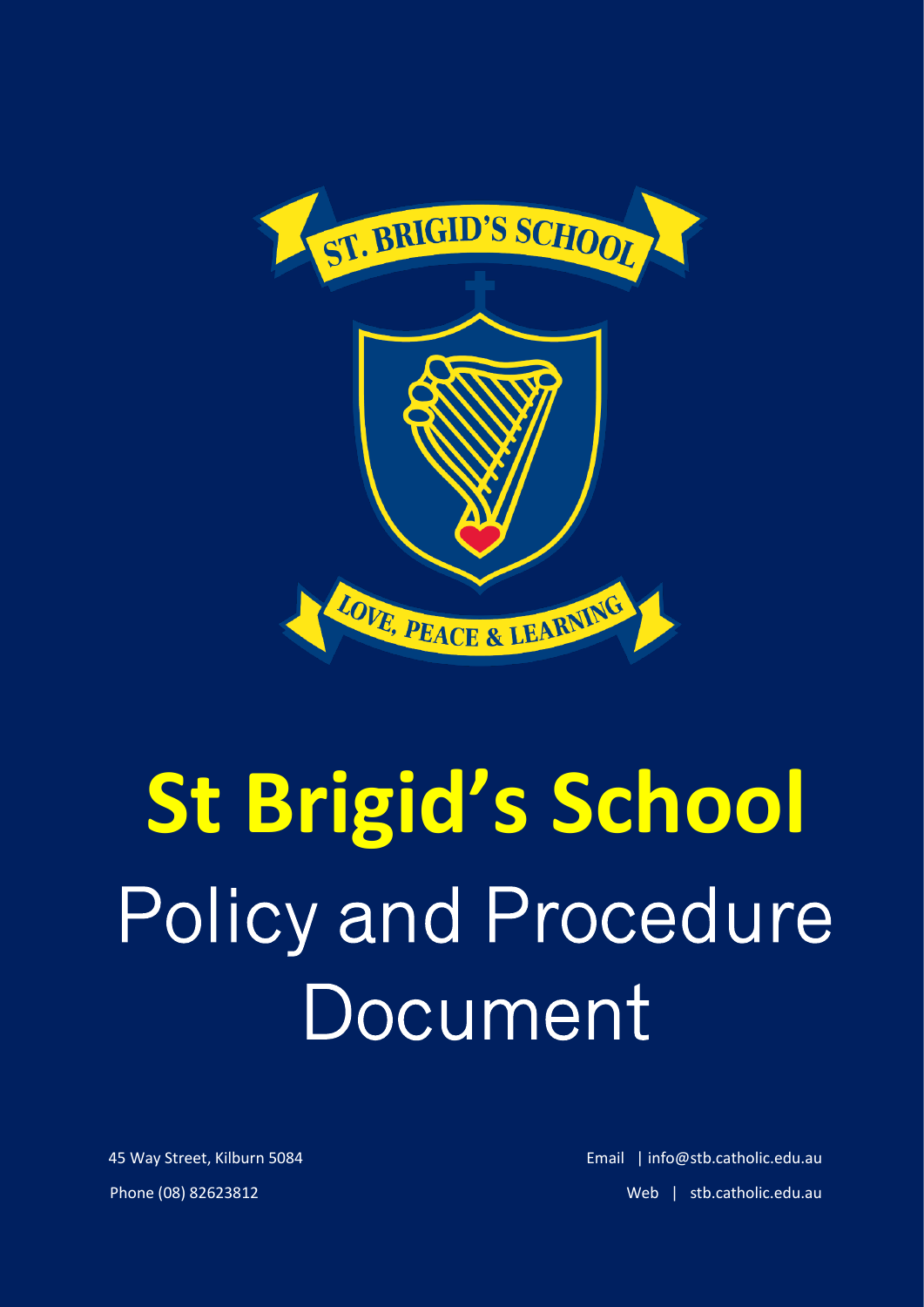# Anaphylaxis Policy

## 1. POLICY STATEMENT

#### Values

St. Brigid's School believes that the safety and wellbeing of children who are at risk of anaphylaxis is a whole-of-community responsibility. This School is committed to:

- $\ddot{\mathbf{r}}$  Providing, as far as practicable, a safe and healthy environment in which children at risk of anaphylaxis can participate equally in all aspects of the school program and experiences.
- $\bar{I}$  Raising awareness about allergies and anaphylaxis amongst St. Brigid's School community and children in attendance.
- $\bullet$  Actively involving the parents/guardians of each child at risk of anaphylaxis in assessing risks, developing risk minimisation strategies and management strategies for their child.
- $\bar{I}$  Ensuring each staff member and other relevant adults have adequate knowledge of allergies, anaphylaxis and emergency procedures.
- $\ddot{\mathbf{I}}$  Facilitating communication to ensure the safety and wellbeing of children at risk of anaphylaxis.

#### Purpose

The aim of this policy is to:

- $\ddot{\mathbf{r}}$  Minimise the risk of an anaphylactic reaction occurring while the child is in the care of St. Brigid's School.
- **E** Ensure that staff members respond appropriately to an anaphylactic reaction by initiating appropriate treatment, including competently administering an EpiPen®.
- **T** To raise the awareness of the St. Brigid's School community about anaphylaxis and its management through education and policy implementation.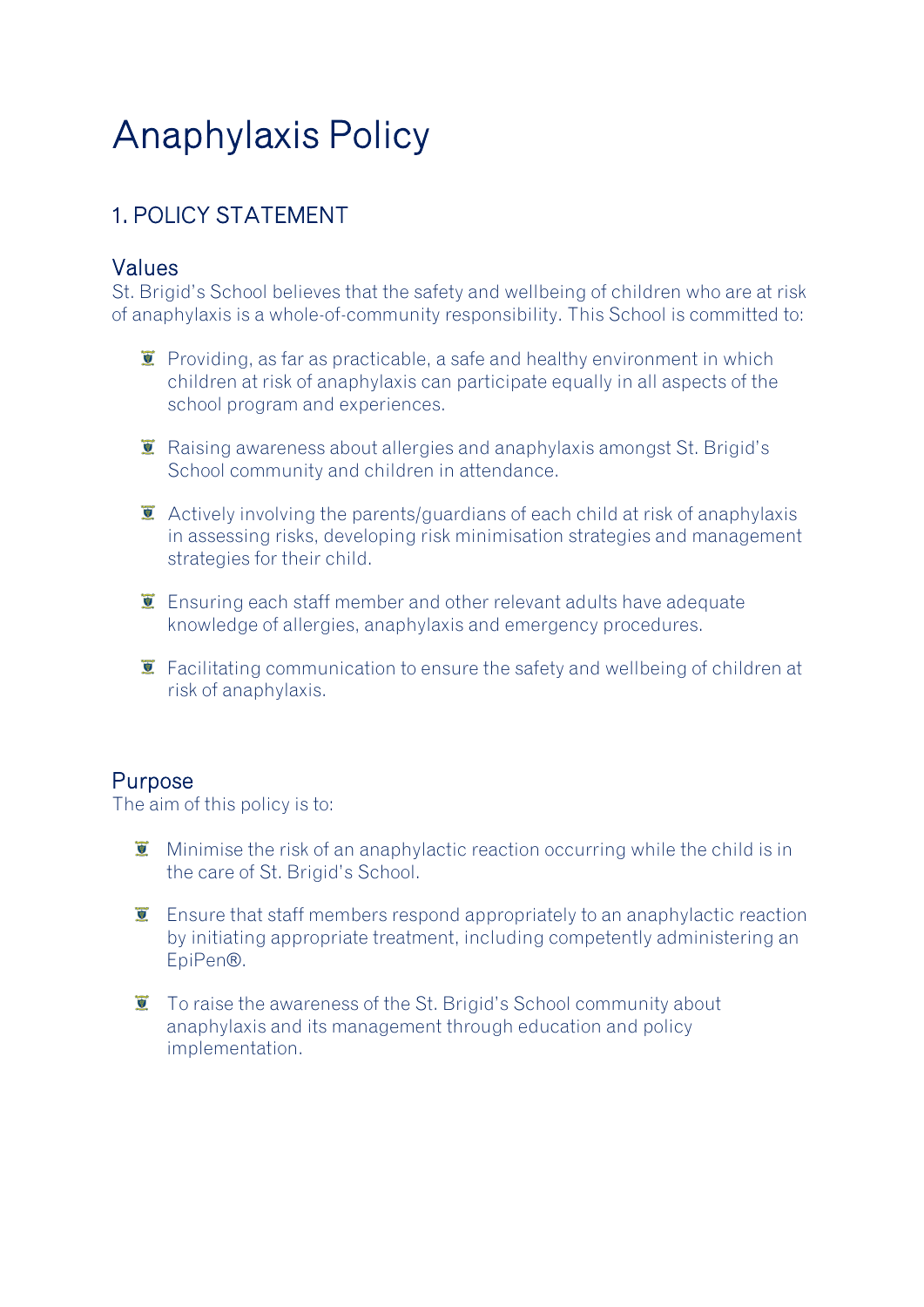#### 2. SCOPE

This Policy applies when a child diagnosed as being at risk of anaphylaxis is enrolled at St. Brigid's School. It applies to children enrolled at St. Brigid's, their parents/guardians, staff, volunteers, visitors and contractors. It also applies to other relevant members of the St. Brigid's School community, such as volunteers and visiting specialists.

#### 3. BACKGROUND AND LEGISLATION

Anaphylaxis is a severe, life-threatening allergic reaction. The most common causes in young children are eggs, peanuts, tree nuts, cow's milk, bee or other insect stings, and some medications.

Young children may not be able to express the symptoms of anaphylaxis. A reaction can develop within minutes of exposure to the allergen, but with planning and training, a reaction can be treated effectively by using an adrenaline auto-injector called an EpiPen®.

- $\overline{\mathbf{y}}$ The school recognises the importance of staff responsible for the child/ren at risk of anaphylaxis undertaking training that includes preventative measures to minimise the risk of an anaphylactic reaction, recognition of the signs and symptoms of anaphylaxis and emergency treatment, including administration of an EpiPen®.
- $\overline{S}$ Staff and parents/guardians need to be made aware that it is not possible to achieve a completely allergen-free environment in any school that is open to the general community. Staff should not have a false sense of security that an allergen has been eliminated from the environment. Instead, the School recognises the need to adopt a range of procedures and risk minimisation strategies to reduce the risk of a child having an anaphylactic reaction, including strategies to minimise the presence of the allergen in St. Brigid's School.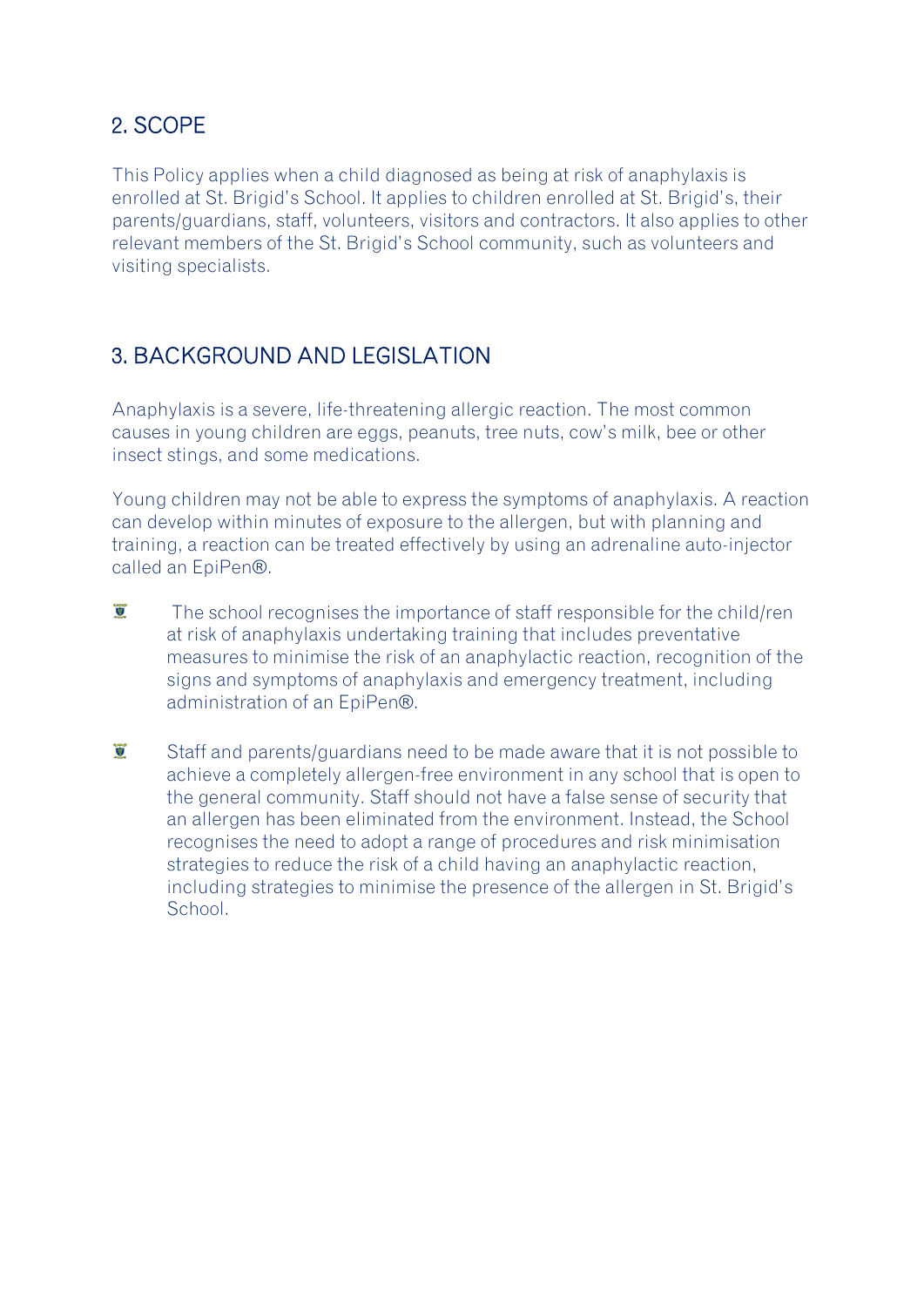### 4. DEFINITIONS

- $\overline{2}$ Allergen: A substance that can cause an allergic reaction.
- $\overline{v}$ Allergy: An immune system response to something that the body has identified as an allergen. People genetically programmed to make an allergic response will make antibodies to particular allergens.
- $\overline{\mathbf{y}}$ Allergic reaction: A reaction to an allergen. Common signs and symptoms include one or more of the following: hives, tingling feeling around the mouth, abdominal pain, vomiting and/or diarrhoea, facial swelling, cough or wheeze, difficulty swallowing or breathing, loss of consciousness or collapse (child pale or floppy), or cessation of breathing.
- $\overline{\mathbf{y}}$ Anaphylaxis: A severe, rapid and potentially fatal allergic reaction that involves the major body systems, particularly breathing or circulation systems.
- $\overline{S}$ Anaphylaxis Action Plan: A medical management plan prepared and signed by a doctor providing the child's name and allergies, a photograph of the child and clear instructions on treating an anaphylactic episode.
- $\overline{\mathbf{y}}$ Anaphylaxis management training: Comprehensive training provided by First Aid trainers or other professionals (nurse or doctor), which includes strategies for anaphylaxis management, recognition of allergic reactions, emergency treatment and practise with an EpiPen® trainer.
- $\overline{\mathbf{y}}$ Children at risk of anaphylaxis: Those children whose allergies have been medically diagnosed and who are at risk of anaphylaxis.
- $\overline{S}$ EpiPen®: A device containing a single dose of adrenaline, delivered via a spring-activated needle, which is concealed until administered. Two strengths are available, an EpiPen® and an EpiPen Jr®, and are prescribed according to the child's weight. The EpiPen Jr® is recommended for a child weighing 10-20kg. An EpiPen® is recommended for use when a child is in excess of 20kg.
- $\overline{\mathbf{y}}$ EpiPen® kit: The kit contains a current EpiPen®, a copy of the child's anaphylaxis action plan, and telephone contact details for the child's parents/guardians, the doctor/medical service and the person to be notified in the event of a reaction if the parents/guardians cannot be contacted. These are stored in the First Aid Room and each kit has the child's name labelled.
- $\overline{\bullet}$ Intolerance: Often confused with allergy, intolerance is a reproducible reaction to a substance that is not due to the immune system.
- $\overline{\mathbf{y}}$ No food sharing: The practice where the child at risk of anaphylaxis eats only that food that is supplied or permitted by the parents/guardians, and does not share food with, or accept other food from any other person.
- $\overline{\mathbf{y}}$ Risk minimisation: A practice of reducing risks to a child at risk of anaphylaxis by removing, as far as is practicable, major sources of the allergen from St Brigid's School and developing strategies to help reduce risk of an anaphylactic reaction.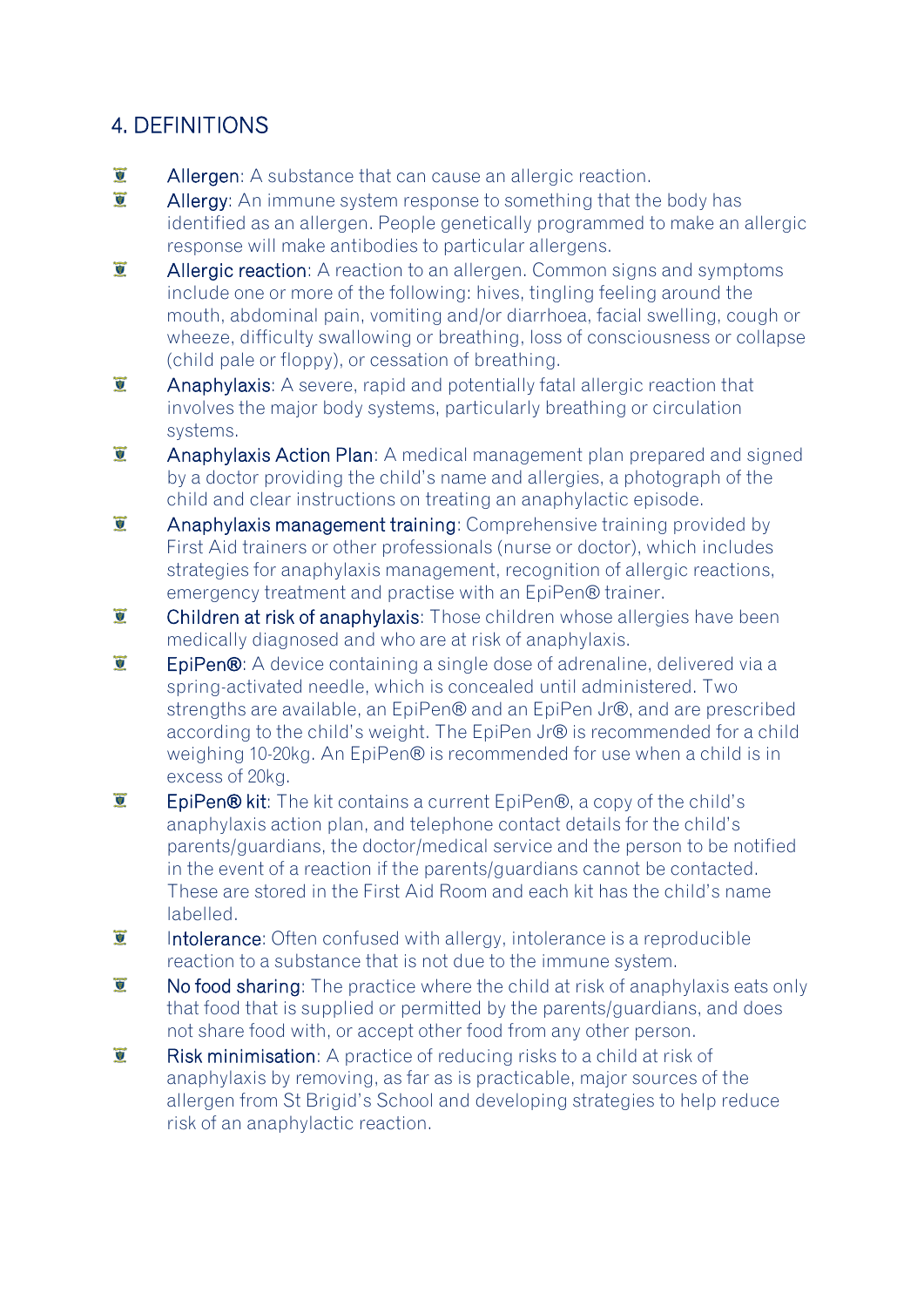#### 5. PROCEDURES

#### Staff responsible for the child at risk of anaphylaxis are responsible for:

- Ensuring a copy of the child's Anaphylaxis Action Plan is i In the Sick Room with the medication and is available to all staff.
- $\ddot{\mathbf{I}}$  Following the child's Anaphylaxis Action Plan in the event of an allergic reaction, which may progress to anaphylaxis.

Where a child who has not been diagnosed as allergic, but who appears to be having an anaphylactic reaction:

- $\overline{\bullet}$  Calling an ambulance immediately by dialling 000
- $\overline{\bullet}$  Commencing First Aid measures
- $\ddot{\mathbf{z}}$  Contacting the parents/guardians
- $\bullet$  Contacting the person to be notified in the event of illness if the parents/guardians cannot be contacted.
- **E** Practising EpiPen® administration procedures using an EpiPen® trainer and "anaphylaxis scenarios" on a regular basis, prefer.
- $\ddot{\mathbf{I}}$  Asking all parents/guardians as part of the enrolment procedure, prior to their child's attendance at St. Brigid's Catholic School, whether the child has allergies, and document this information on the child's enrolment record. If the child has allergies, ask the parents/guardians to provide a medical management plan.
- $\ddot{\mathbf{I}}$  Ensuring that parents/guardians provide an Anaphylaxis Action Plan signed by the child's doctor and a complete EpiPen® kit while the child is present at St. Brigid's.
- $\ddot{\mathbf{I}}$  Ensuring that the EpiPen® kit is stored in a location that is known to all staff, including relief staff; easily accessible to adults (not locked away); inaccessible to children; and away from direct sources of heat.
- $\ddot{\mathbf{I}}$  Ensuring that the EpiPen® kit for each child at risk of anaphylaxis is carried by a trained adult on excursions that this child attends.
- $\bar{L}$  Regularly checking the EpiPen® expiry date, thereby ensuring that the EpiPen® has not expired. (The manufacturer will only guarantee the effectiveness of the EpiPen® to the end of the nominated expiry month).